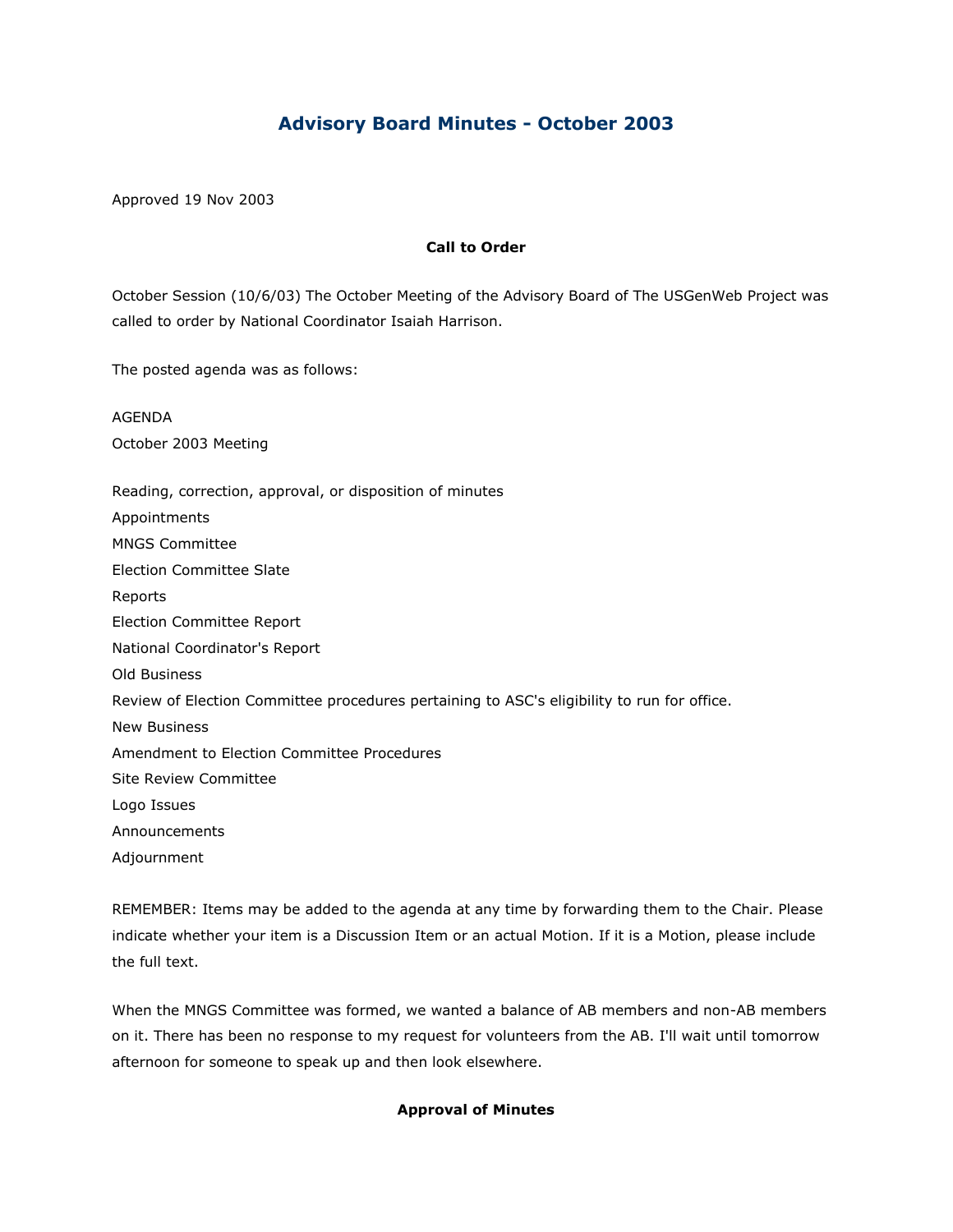9/03 (10/10/03) By general consent, the minutes of the September 2003 meeting of the Advisory Board were approved as written.

### **Motion**

EC Slate (10/06/2003) NW/P CC Representative Gail Meyer Kilgore presented the following motion:

"I move that we accept the slate submitted by the EC." (see "Other Business" section below)

The motion was numbered 03-21. Discussion ensued.

The motion passed with 13 "yes" votes, no "no" votes, no abstentions, and 2 members not voting. (10/11/2003)

Those voting YES: Cyndie Enfinger, Pam Reid, Shari Handley, Teri Brown, Don Kelly, Darilee Bednar, Gail Meyer Kilgore, Christine Goff, Denise Woodside, Linda Blum-Barton, Larry Flesher, Phyllis Rippee, Bettie Wood

Those voting NO:

Those abstaining:

Those not voting: Richard Howland, Jan Cortez

Additional Comments:

Passed after updated/amended slate was submitted.

#### **Motion**

EC Procedure Changes (10/21/03) SW/SC SC Representative Larry Flesher presented the following motion:

"I move that the slate of proposed changes to EC procedures, including the latest wording revision, be adopted. "

The motion was numbered 03-22. Discussion ensued.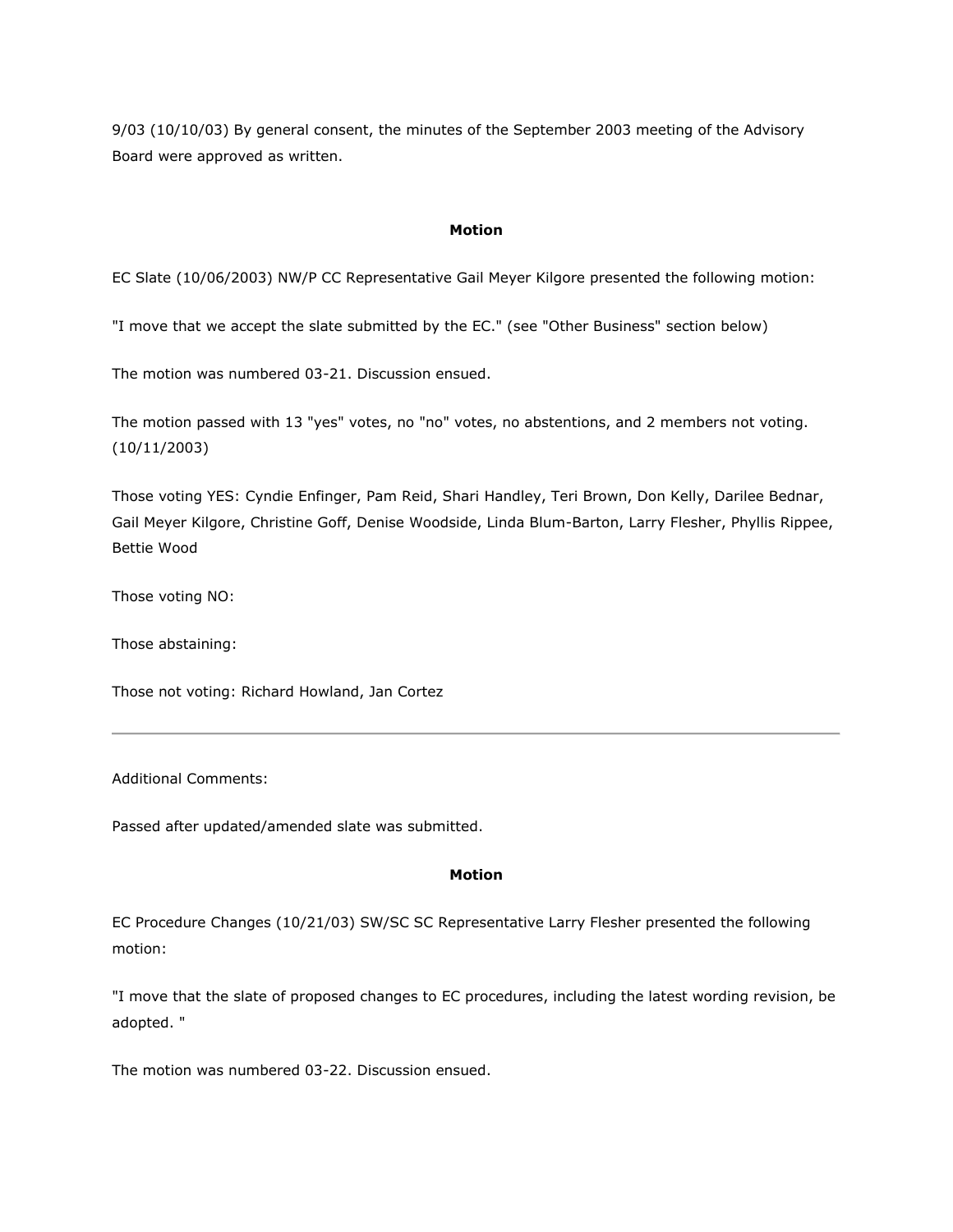The motion passed with 9 "yes" votes, no "no" votes, no abstentions, and 6 members not voting. (10/31/03)

Those voting YES: Cyndie Enfinger, Pam Reid, Shari Handley, Darilee Bednar, Gail Meyer Kilgore, Christine Goff, Linda Blum-Barton, Phyllis Rippee, Bettie Wood

Those voting NO:

Those abstaining:

Those not voting: Richard Howland, Teri Brown, Jan Cortez, Don Kelly, Denise Woodside, Larry Flesher

Additional Comments:

Motion was passed after amendment.

#### **Motion**

Amendment - EC Procedure Changes (10/24/03) SW/SC CC Representative Phyllis Rippee presented the following motion:

Already stated in recommended change 6: "Any member of the project who is eligible to vote is eligible for membership in the EC." I propose to amend this by including the following: "The exception being that no Advisory Board member may serve as a working member of the EC. An EC member who is elected to national office may continue to serve on the EC until seated on the AB. Current EC members are exempt from this exception until completion of their appointed terms."

The motion was numbered 03-22 (1). Discussion ensued.

The motion passed with 10 "yes" votes, 4 "no" votes, no abstentions, and 1 member not voting. (10/29/03)

Those voting YES: Cyndie Enfinger, Pam Reid, Jan Cortez, Don Kelly, Darilee Bednar, Gail Meyer Kilgore, Christine Goff, Linda Blum-Barton, Larry Flesher, Phyllis Rippee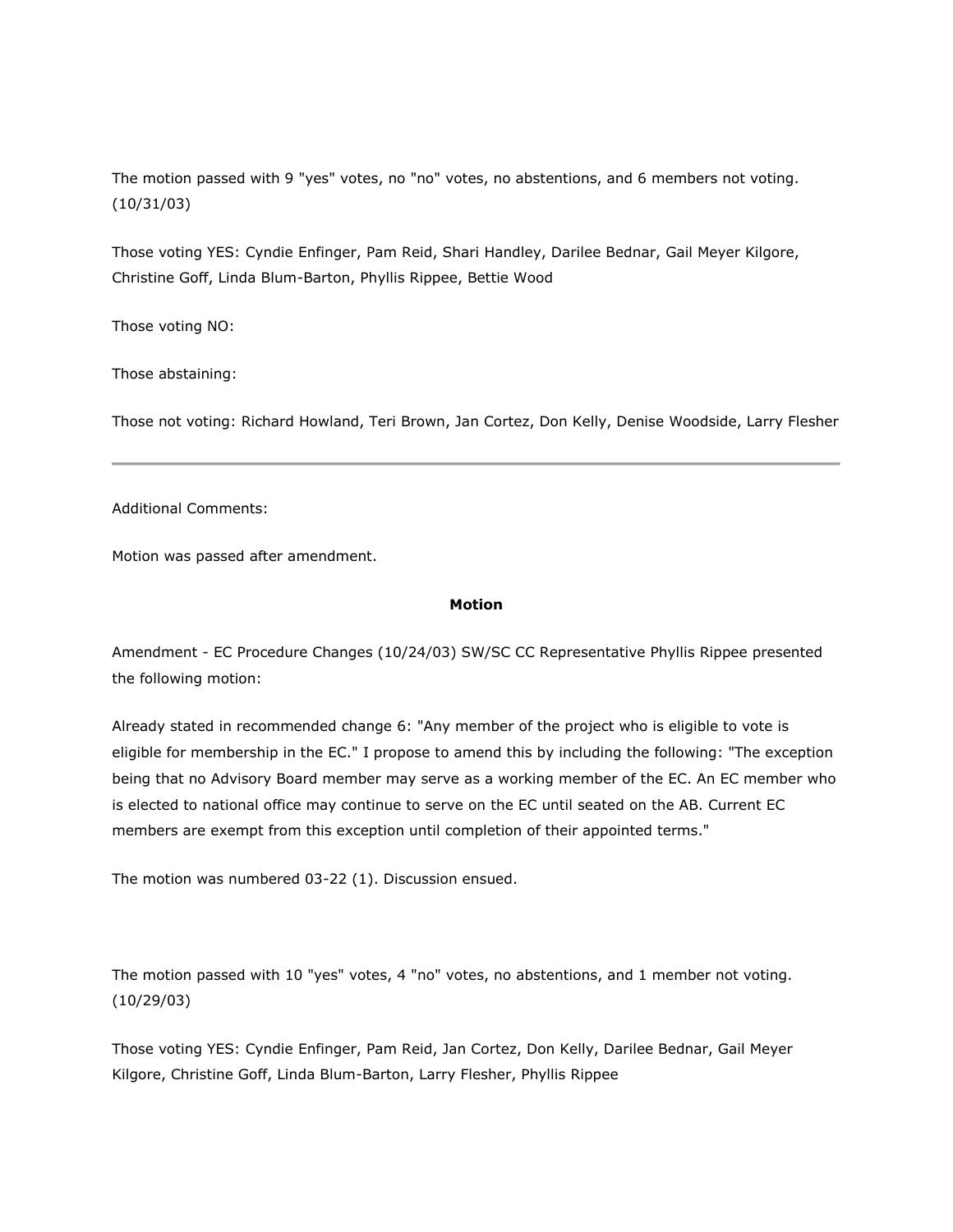Those voting NO: Shari Handley, Richard Howland, Teri Brown, Bettie Wood

Those abstaining:

Those not voting: Denise Woodside

Additional Comments:

None

### **Other Business**

New EC Members (10/06/03) National Coordinator Isaiah Harrison posted the following correspondence:

Per Election Committee Procedures, the EC respectfully submits the following Slate of prospective EC Members for your approval/disapproval.

Should the AB approve of the submitted Slate, the EC requests immediate seating of all new EC Members in order to have time to properly train new members, and to elect EC officers for the year 2004.

EC Representative At Large - 1 Seat: \*Two year term beginning January 1, 2004, ending December 31, 2005. Tina Vickery Qualifying Positions: SC WIGenWeb http://www.rootsweb.ancestry.com/~wigenweb/ CC Door County, WI http://www.rootsweb.ancestry.com/~wigenweb/door/ ASC MEGenWeb http://www.rootsweb.ancestry.com/~megenweb/ CC Kennebec County, ME http://www.rootsweb.ancestry.com/~mekenneb/ CC Hancock County, ME http://www.rootsweb.ancestry.com/~mehancoc/ CC Albany County, NY http://www.rootsweb.ancestry.com/~nyalbany/

NorthEast/North Central - 2 Seats:

\*Two year term beginning January 1, 2004, ending December 31, 2005 Marcia Kuehl Qualifying Positions: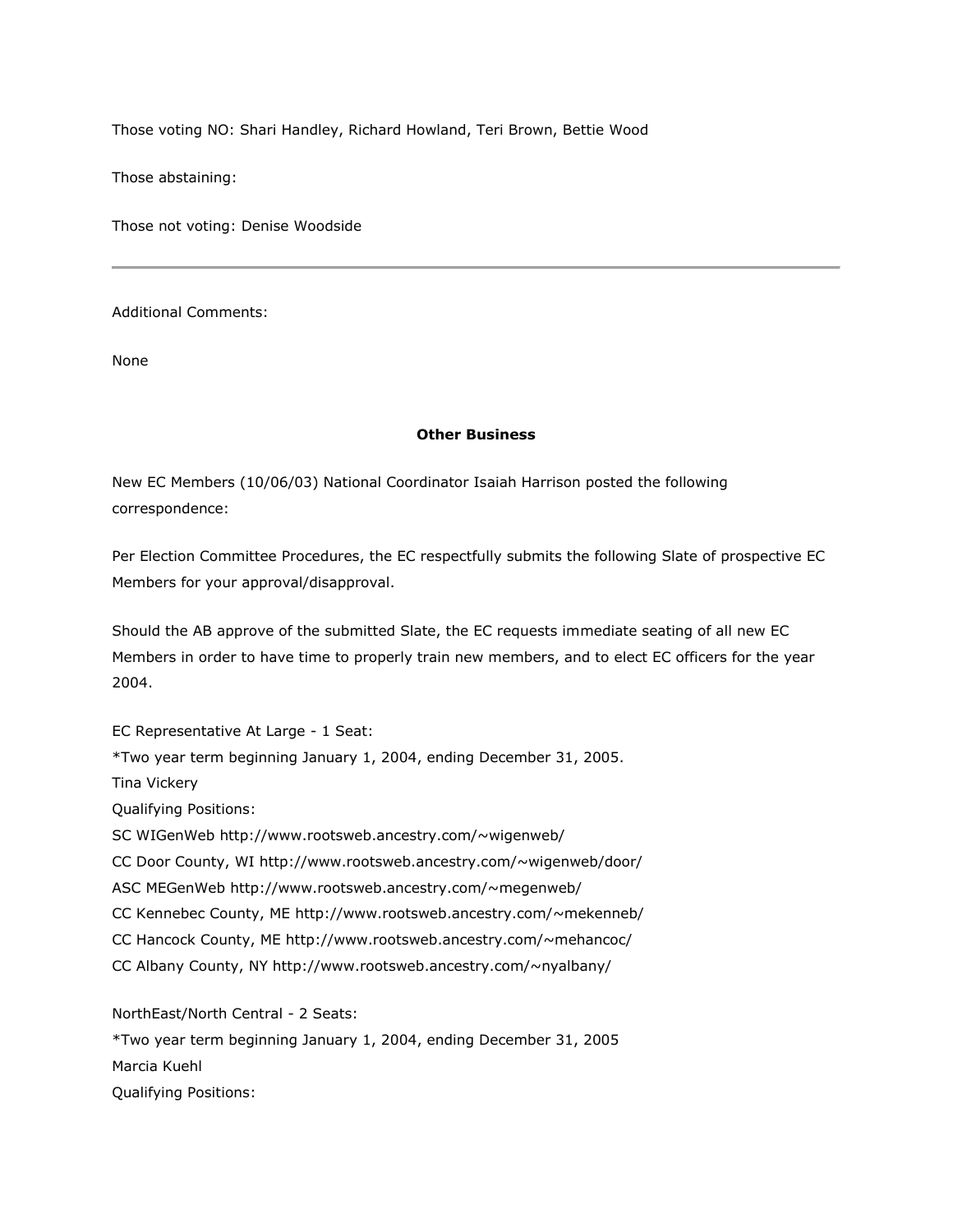ASC WIGenWeb http://www.rootsweb.ancestry.com/~wigenweb/ CC Wood County, WI http://www.rootsweb.ancestry.com/~wiwood/ CC Portage County, WI http://www.rootsweb.ancestry.com/~wiportag/ CC Monroe County, WI http://www.rootsweb.ancestry.com/~wimonroe/

\*One year replacement term ending December 31, 2004 Marie Mickalunas Qualifying Position: CC Rusk County, WI http://www.rootsweb.ancestry.com/~wirusk/

Northwest Plains - 1 Seat: \*Two year term beginning January 1, 2004, ending December 31, 2005 Greta Thompson Qualifying Positions: CC Marion County, IA http://www.rootsweb.ancestry.com/~iamarion/ IAGenWeb Welcome Hostess http://iagenweb.org/state/iagenweb.htm Manager, IA Family Group Sheet Special Project http://www.rootsweb.ancestry.com/~iafgs/

Southeast/Mid-Atlantic - 2 seats: \*Two year term beginning January 1, 2004, ending December 31, 2005 Deb Haines Qualifying Position: CC MSGenWeb CC Marshall County, MS http://www.rootsweb.ancestry.com/~msmarsha/

\*One year replacement term ending December 31, 2004 Nola Duffy Qualifying Position: CC Bute County, NC http://www.rootsweb.ancestry.com/~ncbute/

Southwest/South Central - 1 Seat \*Two year term beginning January 1, 2004, ending December 31, 2005 Jason Myles Felihkatubbe Qualifying Positions: CC Garfield County, OK http://www.rootsweb.ancestry.com/~okgarfie/gar.htm CC Beaver County, OK http://www.rootsweb.ancestry.com/~okbeaver/ CC The Ponca Agency (IT/OK Project) http://www.rootsweb.ancestry.com/~itponca/ CC The Cherokee Outlet (IT/OK Project) http://www.rootsweb.ancestry.com/~itoutlet/ CC Yell County, AR http://www.rootsweb.ancestry.com/~itoutlet/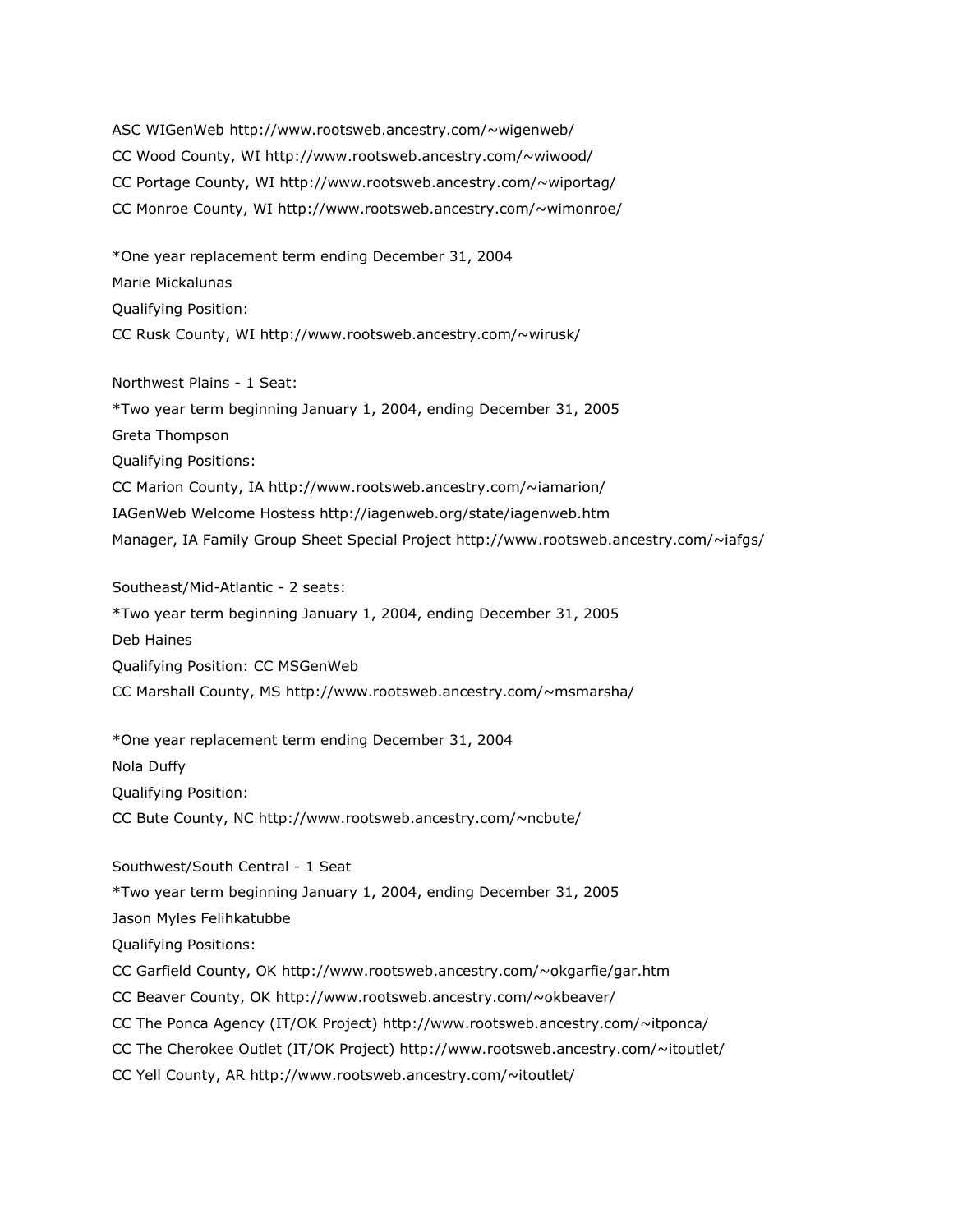The Election Committee appreciates the Advisory Board's consideration on this matter, and will be happy to answer any questions.

Respectfully submitted, Ellen Pack

#### **Other Business**

Tombstone Project (10/06/03) National Coordinator Isaiah Harrison posted the following correspondence, commenting, "Gail Kilgore sent (this) to the Tombstone list about her activities during our "vacation." This is the kind of opportunity we all need to look for (or create!) to gain publicity for the project.":

Just wanted to let you know that on Monday, 29 Sep 2003 I met the Rocky Mt. News Reporter, Jim Sheeler at the courthouse in Leadville, CO. Jim informed me that he had a photographer coming that he was waiting for. When Linda arrived from Denver we took off and I took them to a small grave site above Leadville. I don't know how they faired in the hike but I was sore the next day. I know the altitude got to me too, going to 10,000 ft. + after arriving from AZ on Sunday. Linda took a lot of pictures at that site and then we headed to Evergreen Cemetery, the main cemetery for Leadville now and we went into the first section with burials into the 1880's. We were in the pine trees and walked around all the sunken graves and I showed them how I transcribe a cemetery. I was at one grave that was nothing but a wooden marker and it did have some engraving on the piece of wood. No one could see it but me so I got right down in the dirt and pine needles and felt the letters with my hands and in a few minutes had the name Mrs. Annie Parsons. They were both amazed at how I do this.

Linda took some pictures of the sad shape this part of the cemetery is in and how soon all will be lost in that section.

Am anxious to see the article in the newspaper and the pictures too.

We were together for about three hours and Jim had to head back to Denver. Later that afternoon I saw Linda in town and she said that the weather and the fall colors were to beautiful so she stayed to take more photographs of Leadville.

Gail

#### **Other Business**

MNGS Committee (10/07/03) National Coordinator Isaiah Harrison made the following announcement: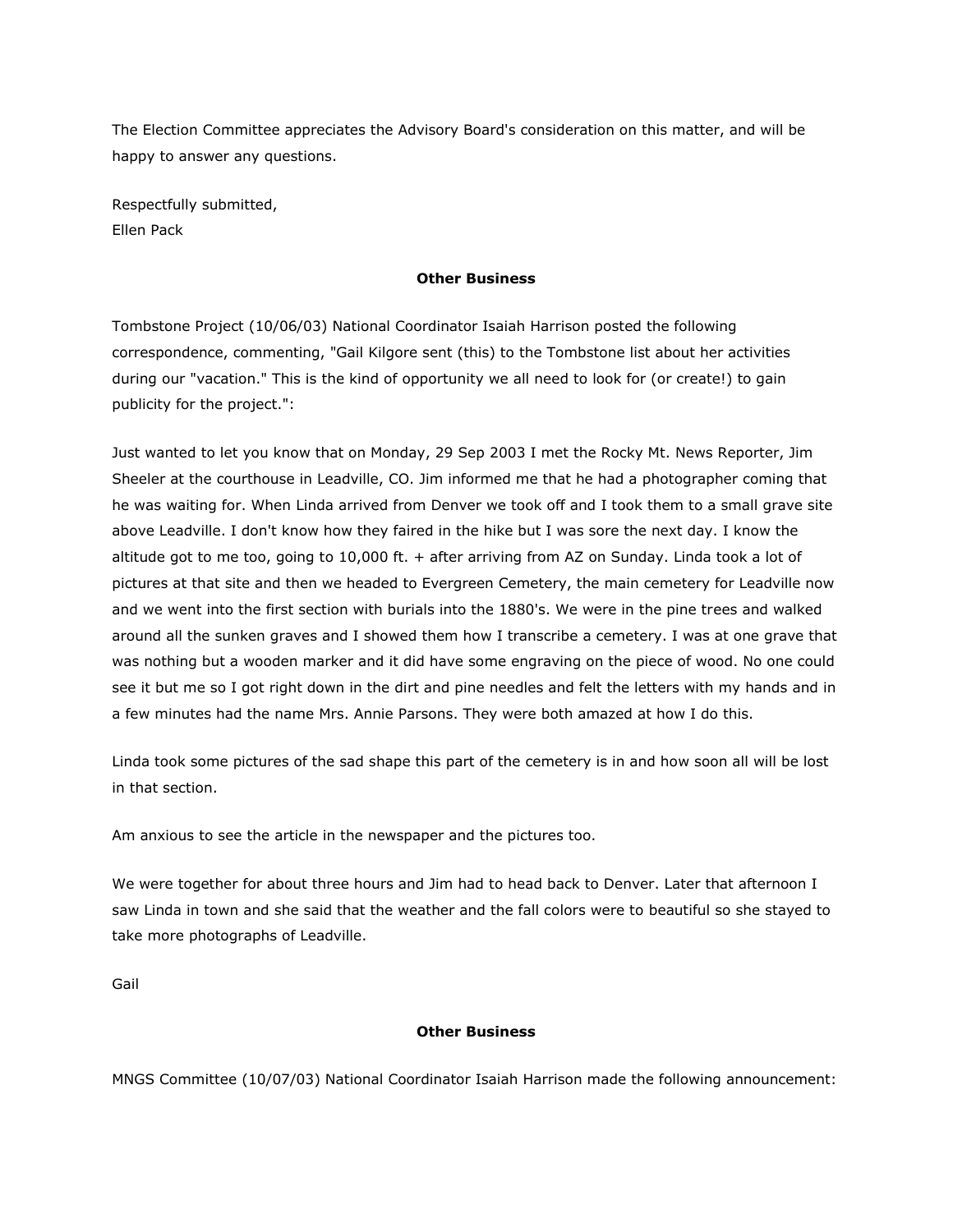Thank you to Linda Blum Barton and Bettie Wood for volunteering for the MNGS committee.

## **Other Business**

EC Revised Slate (10/10/03) National Coordinator Isaiah Harrison posted the following correspondence:

It is the understanding of the EC that there is some AB objection to the omission of Bettie Wood's name from the current submitted slate.

In the interest of expediting the matter, the EC respectfully requests permission at this time to withdraw the current slate, and submit the following revised slate (below) that is inclusive of Bettie Wood.

The EC would like to take this opportunity to clearly state there was never any attempt by this committee to commit any "covert" action whatsoever. The EC believes there is nothing in the EC Procedures that precludes the EC from making internal personnel adjustments of confirmed members. The Committee is simply attempting to fill vacant committee seats with the best volunteers available, so we may do the best possible job for the Project.

Revised Slate:

EC Representative At Large - 1 Seat: \*Two year term beginning January 1, 2004, ending December 31, 2005. Tina Vickery Qualifying Positions: SC WIGenWeb http://www.rootsweb.ancestry.com/~wigenweb/ CC Door County, WI http://www.rootsweb.ancestry.com/~wigenweb/door/ ASC MEGenWeb http://www.rootsweb.ancestry.com/~megenweb/ CC Kennebec County, ME http://www.rootsweb.ancestry.com/~mekenneb/ CC Hancock County, ME http://www.rootsweb.ancestry.com/~mehancoc/ CC Albany County, NY http://www.rootsweb.ancestry.com/~nyalbany/

NorthEast/North Central - 2 Seats: \*Two year term beginning January 1, 2004, ending December 31, 2005 Marcia Kuehl Qualifying Positions: ASC WIGenWeb http://www.rootsweb.ancestry.com/~wigenweb/ CC Wood County, WI http://www.rootsweb.ancestry.com/~wiwood/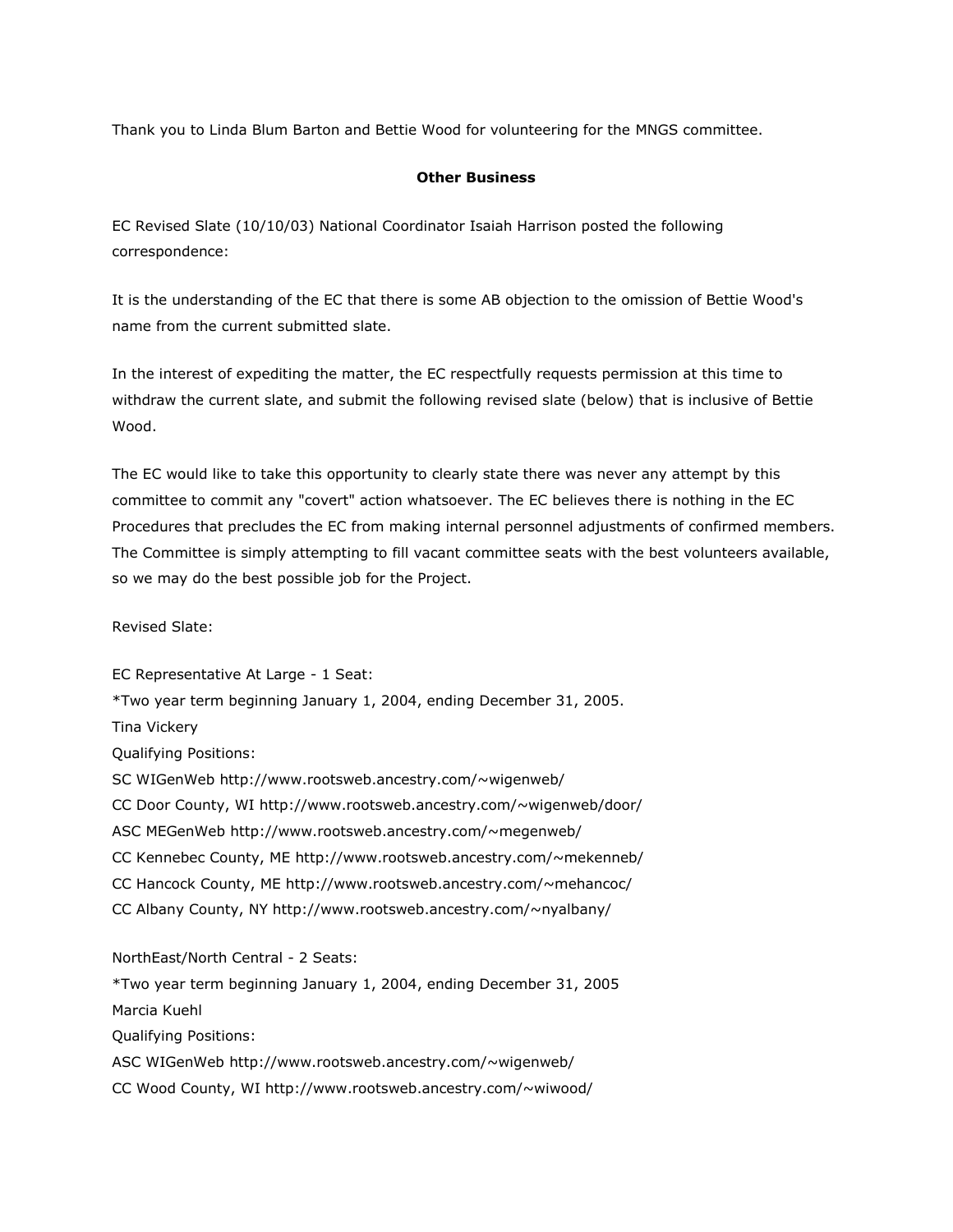CC Portage County, WI http://www.rootsweb.ancestry.com/~wiportag/ CC Monroe County, WI http://www.rootsweb.ancestry.com/~wimonroe/

\*One year replacement term ending December 31, 2004 Marie Mickalunas Qualifying Position: CC Rusk County, WI http://www.rootsweb.ancestry.com/~wirusk/

Northwest Plains - 1 Seat: \*Two year term beginning January 1, 2004, ending December 31, 2005 Greta Thompson Qualifying Positions: CC Marion County, IA http://www.rootsweb.ancestry.com/~iamarion/ IAGenWeb Welcome Hostess http://iagenweb.org/state/iagenweb.htm Manager, IA Family Group Sheet Special Project http://www.rootsweb.ancestry.com/~iafgs/

Southeast/Mid-Atlantic - 2 seats: \*Two year term beginning January 1, 2004, ending December 31, 2005 Deb Haines Qualifying Position: CC MSGenWeb CC Marshall County, MS http://www.rootsweb.ancestry.com/~msmarsha/

\*One year replacement term ending December 31, 2004 Nola Duffy Qualifying Position: CC Bute County, NC http://www.rootsweb.ancestry.com/~ncbute/

Southwest/South Central - 2 Seats \*Two year term beginning January 1, 2004, ending December 31, 2005 Jason Myles Felihkatubbe Qualifying Positions: CC Garfield County, OK http://www.rootsweb.ancestry.com/~okgarfie/gar.htm CC Beaver County, OK http://www.rootsweb.ancestry.com/~okbeaver/ CC The Ponca Agency (IT/OK Project) http://www.rootsweb.ancestry.com/~itponca/ CC The Cherokee Outlet (IT/OK Project) http://www.rootsweb.ancestry.com/~itoutlet/ CC Yell County, AR http://www.rootsweb.ancestry.com/~itoutlet/

One year replacement term ending December 31, 2004 Bettie Wood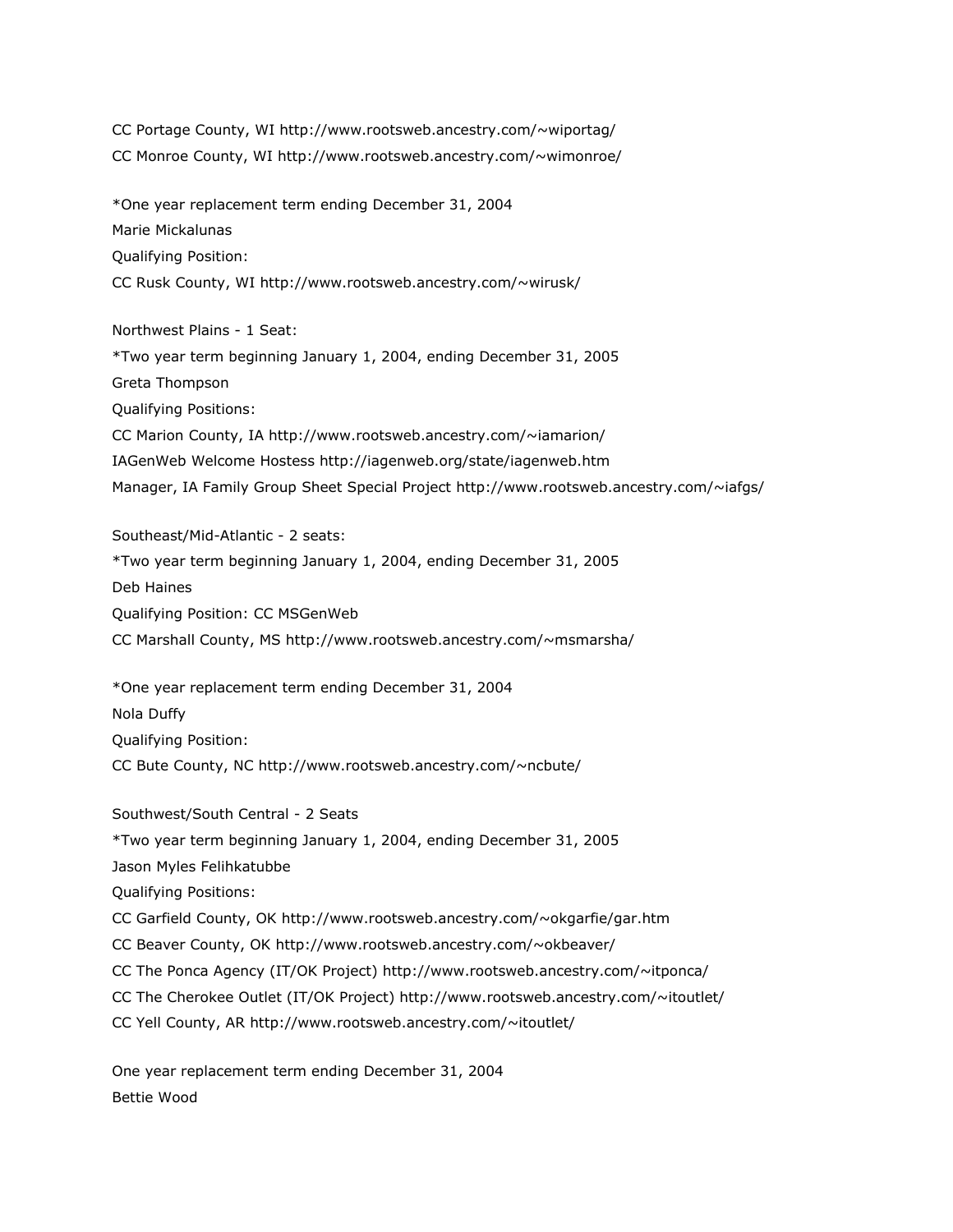Qualifying Positions:

ASC TXGenWeb http://www.rootsweb.ancestry.com/~txgenweb/ CC Bosque County, TX http://www.rootsweb.ancestry.com/~txbosqu2/ CC Lee County, TX http://www.rootsweb.ancestry.com/~txlee/ CC Uvalde County, TX http://www.rootsweb.ancestry.com/~txuvalde/ CC Stone County, AR http://www.rootsweb.ancestry.com/~arstone/

Thank you for your consideration.

Respectfully submitted, The USGenWeb Election Committee

## **Other Business**

Third Quarter Election Committee Report (10/11/03) National Coordinator Isaiah Harrison posted the following correspondence:

The USGenWeb Election Committee respectfully submits the following 3rd Quarter Report.

July 2003 -

Voting in the National Election 2003 began. Bounces were heavy, notwithstanding concerted efforts to prepare an accurate voter list.

July 2 - Temporary Helper Connie Snyder left EC due to vacation.

Election results were announced on 4 August, 2003: National Coordinator Total Votes: 499 Richard Harrison - 150 30.1% Tim Stowell - 114 22.8% Ron Eason - 89 17.8% Jim Powell - 78 15.6% Bill Oliver - 68 13.6% Run-off between Richard Harrison and Tim Stowell --- Representative At Large Total Votes: 425 Shari Handley - 141 33.2%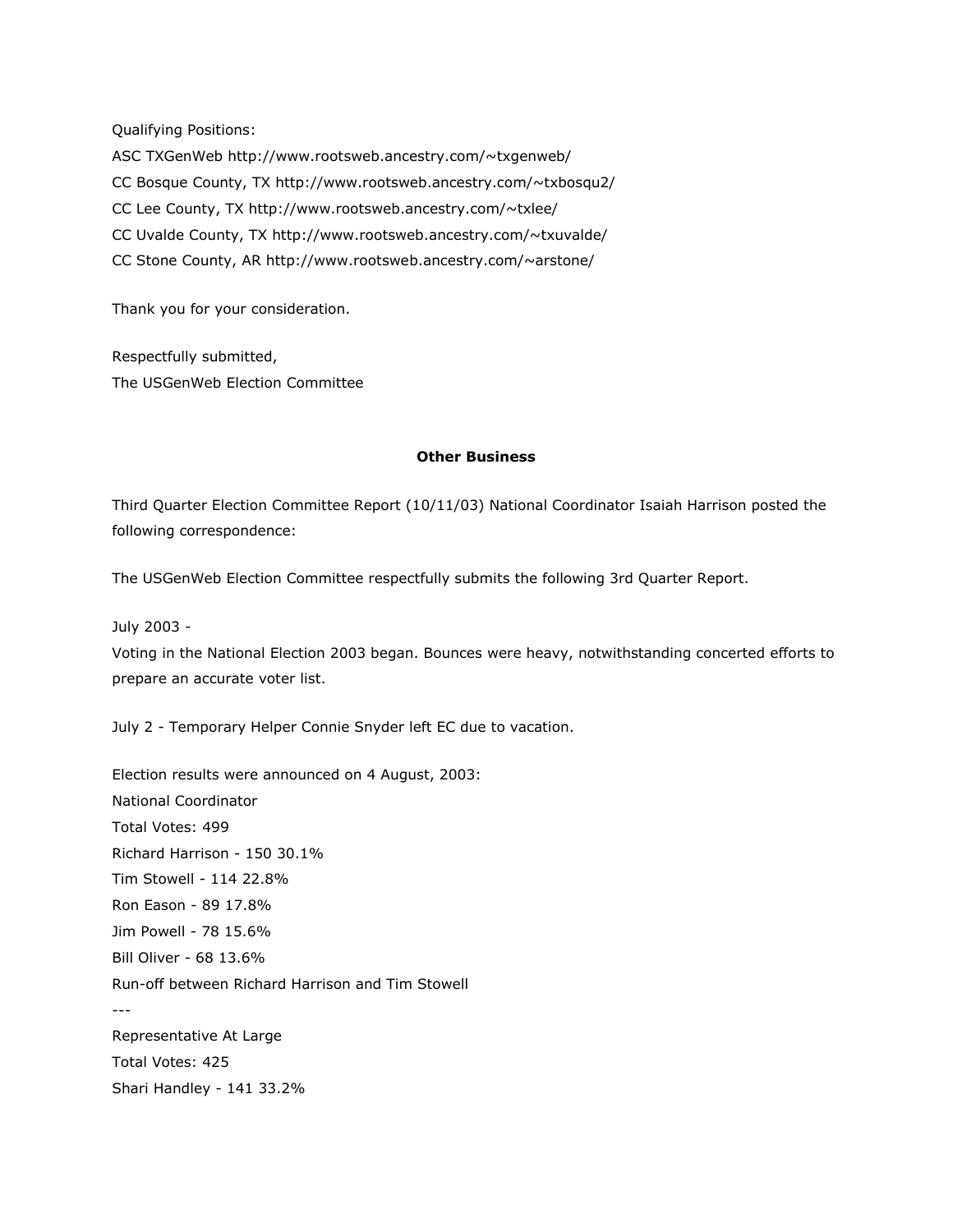Angie Rayfield - 113 26.6% Jason Mendenhall - 88 20.7% Ellen Rohr - 83 19.5% Run-off between Shari Handley and Angie Rayfield -- Archives Representative Total Votes: 61 Cyndie Enfinger - 22 36.1% Ken Johnson - 21 34.4% Maggie Stewart-Zimmerman - 18 29.5% Runoff - Cyndie Enfinger and Ken Johnson -- Tombstone Representative Pam Reid - 14 100% Unopposed - The Election Committee Hereby Declares Pam Reid Winner -- NorthEast/North Central SC Representative Total Votes: 8 Richard Howland - 5 62.5% Marcia Kuehl - 3 37.5% The Election Committee Hereby Declares Richard Howland Winner. -- NorthEast/North Central CC Rep Total Votes: 116 Barbara Lavin - 41 35.3% Teri Brown - 39 33.6% Scott Burow - 36 31.0% Run-Off between Barbara Lavin and Teri Brown -- NorthWest Plains SC Representative Don Kelly - 6 100% Unopposed - The Election Committee Hereby Declares Don Kelly Winner. -- Northwest Plains CC Representative - Two Seats Available Total Votes: 165 Gail Meyer Kilgore - 60 36.4% Darilee Bednar - 55 33.3% Sandra Newman Sanchez - 50 30.3%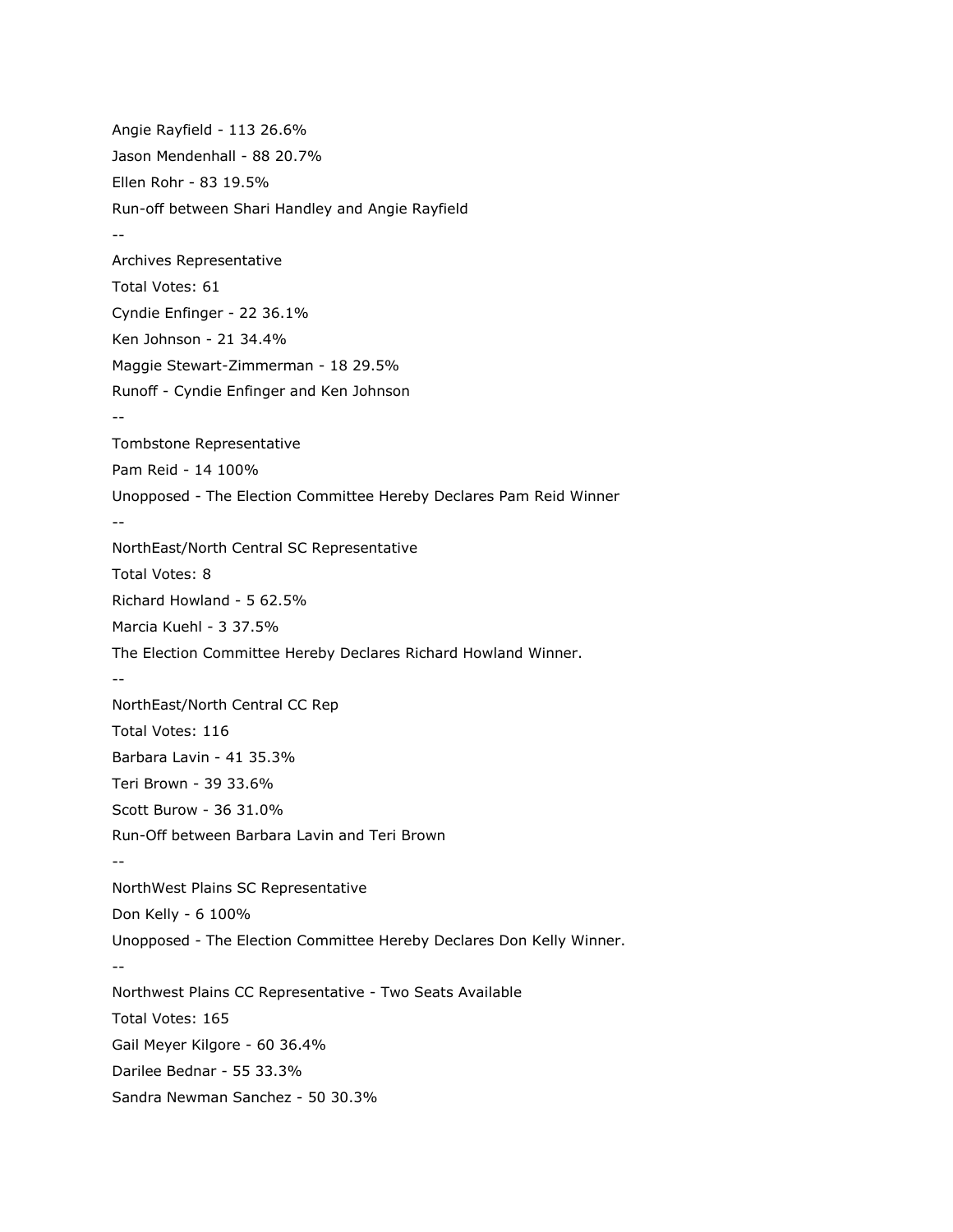The Election Committee Hereby Declares: Gail Meyer Kilgore Winner - Two year Term Darilee Bednar Winner - One Year Term -- SouthEast/Mid-Atlantic SC Representative Christine Goff - 12 100% Unopposed - The Election Committee Hereby Declares Christine Goff Winner -- SouthEast/Mid-Atlantic CC Representative - Two Positions Available Total Votes: 308 Denise Woodside - 83 26.9% Linda Blum-Barton - 77 25.0% Heather Jones DeGeorge - 72 23.4% Tom Parker - 46 14.9% Ron Dailey - 30 9.7% The Election Committee Hereby Declares: Denise Woodside - Two Year Term Linda Blum-Barton - One Year Term -- Southwest/South Central CC Representative Total Votes: 129 Bettie Wood - 53 41.1% Roger Swafford - 35 27.1% Bunny Freeman - 23 17.8% Jeff Scism - 18 14.0% Run-Off - Bettie Wood and Roger Swafford.

Voting in the Run-Off Elections began Aug 8, 2003, and ended Aug 22, 2003. The results were as follows:

National Coordinator Richard Harrison - 273 Tim Stowell - 195 The Election Committee declared Richard Harrison winner. --- Representative At Large Shari Handley - 232 Angie Rayfield - 163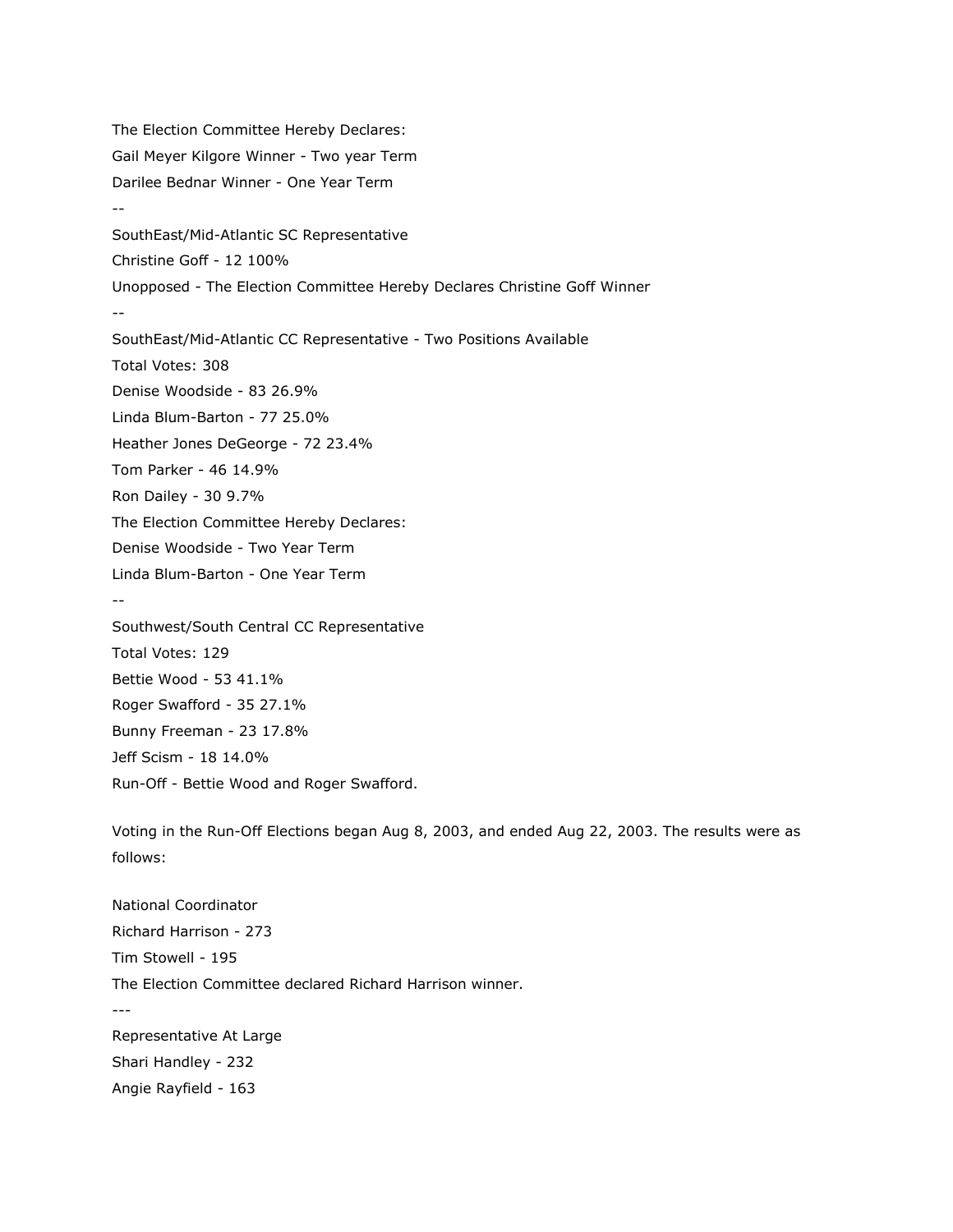The Election Committee declared Shari Handley winner. --- Archives Representative Cyndie Enfinger - 35 Ken Johnson - 21 The Election Committee declared Cyndie Enfinger winner. --- NorthEast/North Central CC Rep Teri Brown - 63 Barbara Lavin - 42 The Election Committee declared Teri Brown winner. --- Southwest/South Central CC Representative Roger Swafford - 41 Bettie Wood - 79 The Election Committee declared Bettie Wood winner. ---

The Election Committee therein closed the National 2003 Election.

Participation - After corrections were made to the voter list, a total of 2339 eligible members were sent passwords. The participation factor in the NC race was 21.3%, and in the RAL race, 18%. Participation in the Run-Off Election was comparable.

EC Member Kimberly Morgan resigned 19 August, due to a virus that wiped out her computer.

At the conclusion of the Run-Off Election, the EC Helpers were unsubbed from the EC List. They did an outstanding job, and the EC would like to take this opportunity to recognize them individually: Shirley Cullum Deb Haines Connie Snyder Greta Thompson

EC Member Bettie Wood returned to the EC 27 August.

On 28 August a Call for EC Volunteers was made.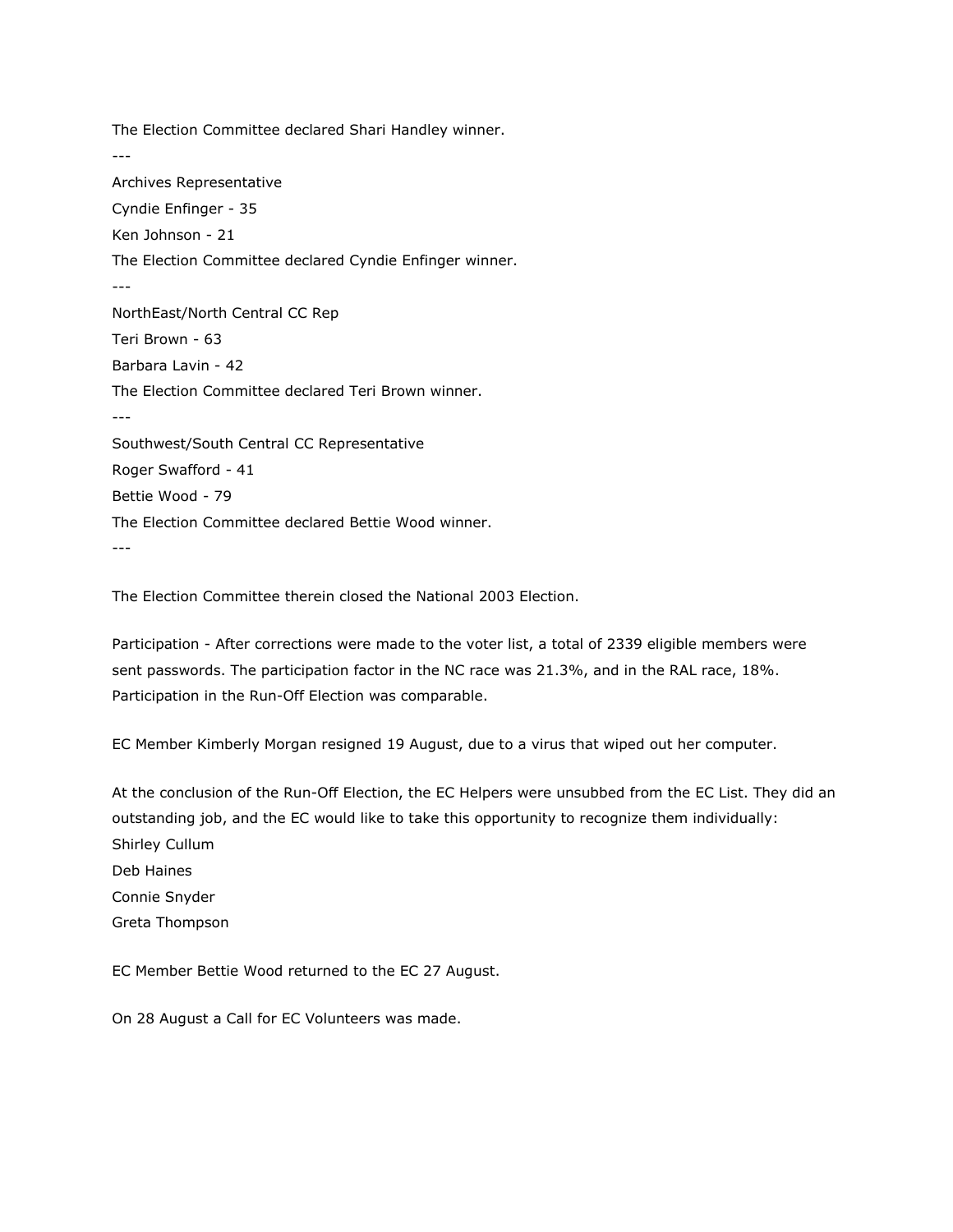31 August - AB Rep Tina Vickery was unsubbed from the EC list, due to the end of her term. Acting AB chair Shari Handley was temporarily subbed as acting ex-officio until NC Richard Harrison returned, so that the EC would have AB representation.

## September -

Former EC Chair Linda Haas Davenport was invited as EC guest to assist in formulating recommended EC Procedure changes.

On 8 September the EC began the process of conducting a SC election for WIGenWeb, at the request of the current SC.

AB Rep Cyndie Enfinger was welcomed to the EC on 21 September, as AB representative to the EC.

Respectfully submitted, The USGenWeb Election Committee

## **Other Business**

Mediation Committee Report (10/13/2003) National Coordinator Isaiah Harrison posted the following correspondence:

With two members of the Mediation Process committee in agreement and pursuant to our charge of revamping the Mediation Process in way that would make it mandatory, the committee submits the following for consideration:

When a grievance is filed with the Advisory Board, it will automatically become subject to this mandatory mediation process. Persons wishing to file complaints/grievances should read this document in its entirety, in order to fully understand the process and the responsibilities of everyone involved.

#### About the Mediation Process

The purpose of the Mediation Process is to assist USGenWeb members, and some affiliates, in reaching fair and amicable settlement of issues on which disagreement exists, in concurrence with Article VI, Section 3, of the USGenWeb By-Laws.

The goal of Mediation is that final resolution of conflict in a fashion that best addresses the interests and concerns of all parties, the USGenWeb Project and researchers. Advisory Board Mediators--Selection, Procedure and Duties

#### Selection of Mediators

The National Coordinator shall ask which members of the Advisory Board are willing to serve as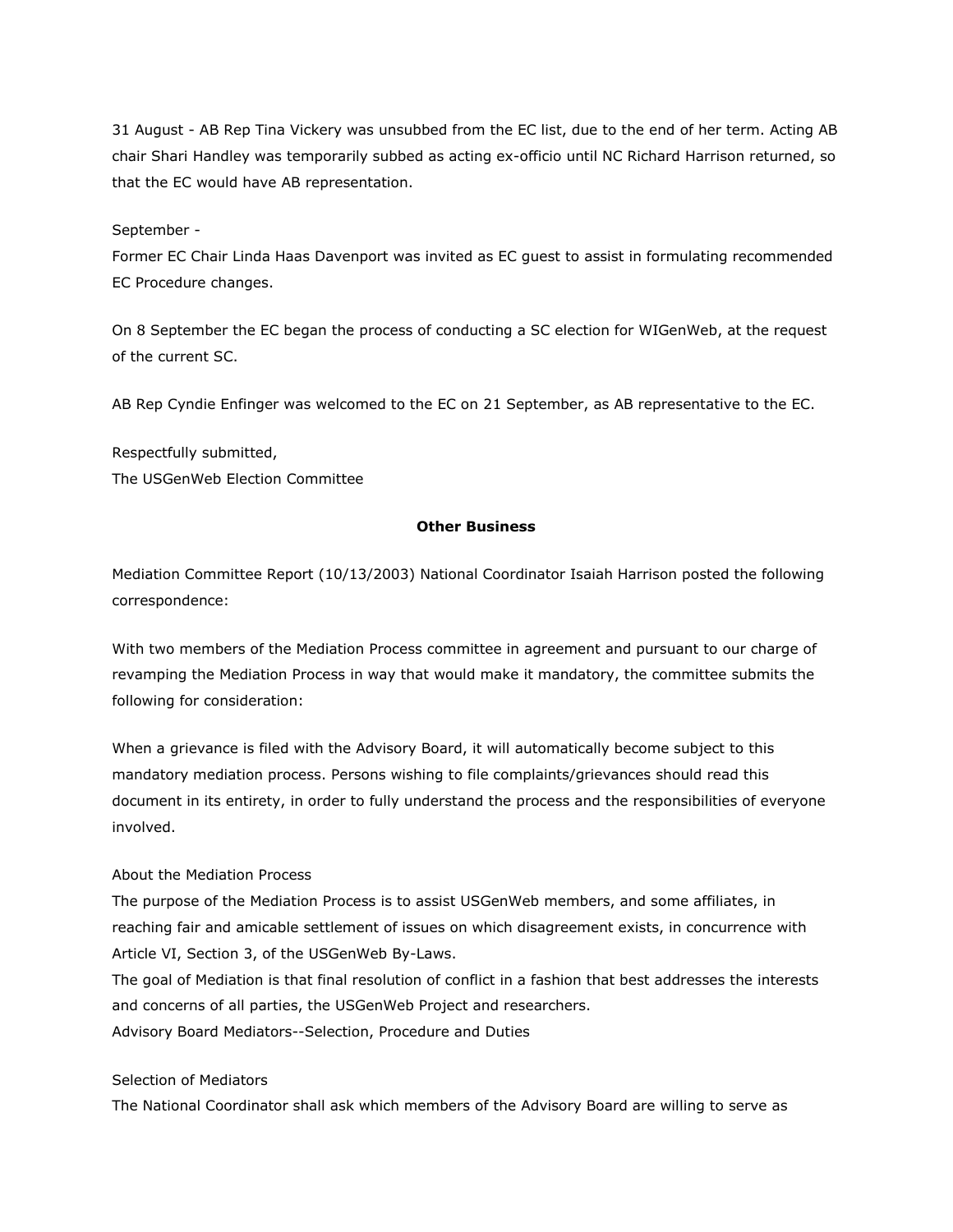mediators. The entire Advisory Board shall then vote to select five (5) of these volunteers. The names of the mediators shall be posted in alphabetical order on the National Website. Immediately after the selection process is completed, the Advisory Board Secretary, or Recording Secretary, shall randomly draw these five (5) names to determine the order in which conflicts will be assigned. This order will remain confidential to the NC, Secretary and Mediators. No conflict shall be assigned to a Mediator if he/she is named in the complaint. Duties and Responsibilities of the Mediators

Upon reviewing an assigned grievance, the Mediator may and should, pass the request to the next Mediator on the list if

He feels his association with either party would give the feel of impropriety.

He knows he will not be available for the time needed.

He feels he could not remain unbiased in a particular conflict.

He feels an inherent conflict of interest.

The Mediator will contact the parties to notify each that the grievance has been received.

The Mediator will subscribe all parties to a private list. The Mediator shall serve as neutral Chair, and will insure that all parties have a full, fair and equal opportunity to be heard and to present relevant material.

The role of the Mediator shall not be to pass judgment, or determine outcome, but to serve as a facilitator in bringing the conflicting parties together so that they may reach a point of agreement between themselves, and thus resolve the conflict.

The Mediator may utilize all forms of communication to enhance and expedite discussions.

At the conclusion of mediation, the Mediator will unsubscribe all parties from the private list and report the outcome to the Advisory Board, in Executive session.

In the event a Mediator is unable to complete his assignment, due to illness, emergency, etc., the next-in-line Mediator will be asked to step in so that discussions may continue.

Agreements found to be not in concurrence with UsGenWeb By-Laws will be re-negotiated. Mediation Eligibility

The Mediation Process is applicable when a complaint, or grievance, is filed by the following: Any member of the USGenWeb Project, filing on his/her own behalf, within 45 days of incident, or discovery of incident.

Former USGenWeb members within 14 days of termination of membership either with the Project, or within a specific State or Special Project.

Transcribers and accepted contributing researchers, within 45 days of incident, or discovery of incident.

Copyright disagreement may be assigned for mediation only by the Advisory Board.

In the case of two or more individuals forming one party, the group will select one spokesperson to enter into Mediation, on behalf of the others, in addition to an advisor/counselor. The chosen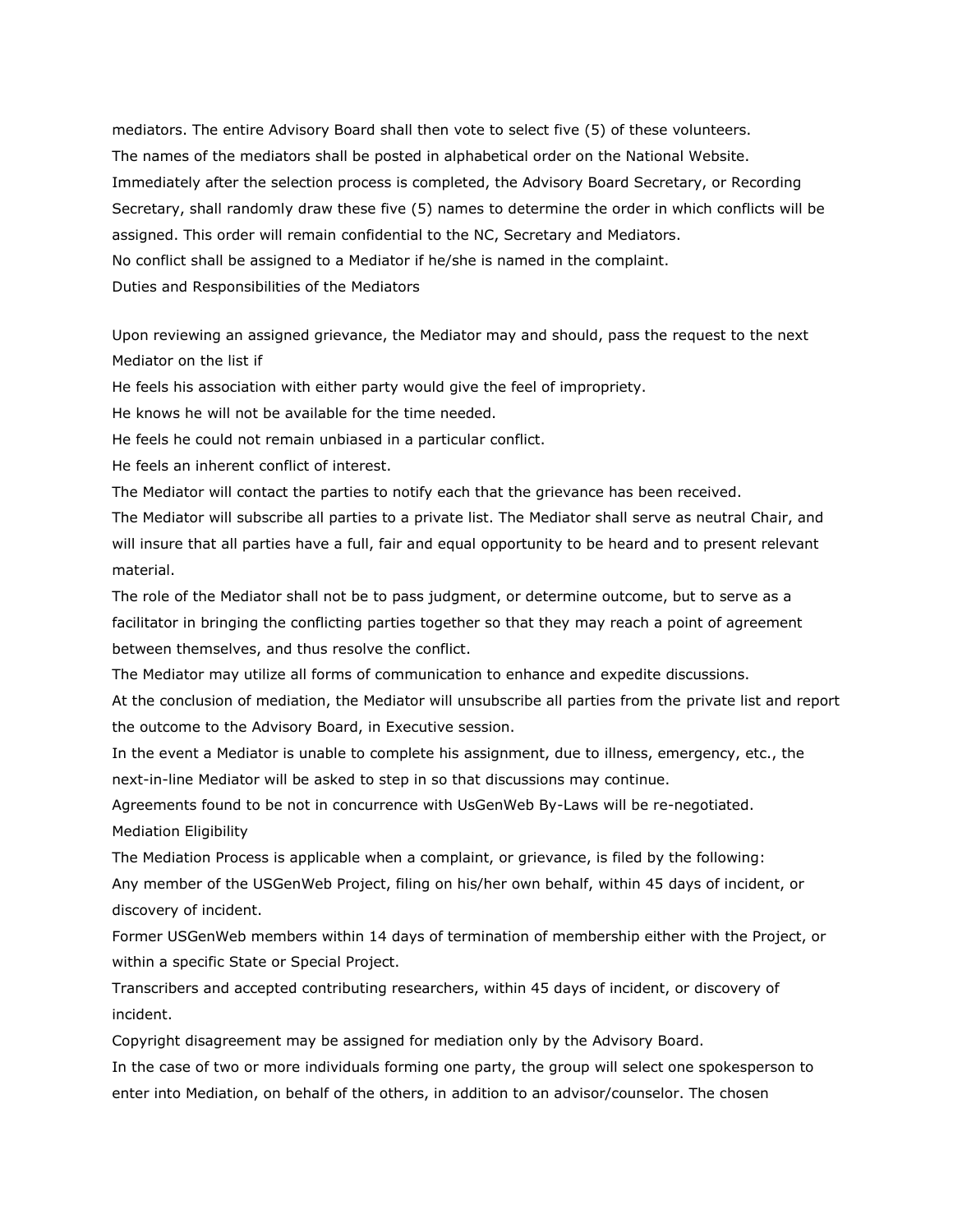advisor/counselor may be a member of the group. Filing Procedure

A filer should compile a note using the subject line "Complaint", or "Grievance", give a brief description of the conflict and the name(s) of the opposing party/parties. The note shall be sent to the filer's Regional Representatives on the Advisory Board.

Filer understands that his Regional Representatives may request clarification, make helpful suggestions, or offer to personally assist in reconciling the differences, prior to forwarding the request to the appropriate USGenWeb Advisory Board Mediator, to insure that all other avenues of settlement have been exhausted.

Mediation Procedure

Upon receipt of the complaint/grievance, the Mediator shall offer each party an opportunity to choose a current member of The USGenWeb Project to serve as advisor/counselor. Each member has the right to waive the selection of an advisor/counselor. A waiver may not be withdrawn once mediation begins.

Recognizing the importance of confidentiality during mediation, all communication, dialogue, documents, logs, etc. presented is to be considered privileged information and will remain confidential during and after negotiation.

Mediation may continue for an indefinte period, as long as the mediator feels that progress is being made and an amicable and just conclusion may be reached.

All agreements are considered binding and parties are expected to honor and abide by agreements reached during mediation.

The results (only) of the Mediation Process may be made public to the membership, by the involved parties, if all parties are in agreement.

At the close of Mediation, the Mediator shall report a summary of the grievance and outcome of mediation to the Advisory Board in Executive Session. In the event that a resolution has not been reached, the Advisory Board will then review the issue with the Mediator, call on the parties involved to submit further statements only if deemed necessary, and issue a ruling.

Respectfully submitted, Phyllis Rippee, Chair Mediation Re-Write Committee

## **Other Business**

NC Report (10/14/03) National Coordinator Isaiah Harrison made the following announcement:

NC REPORT FOR OCTOBER 2003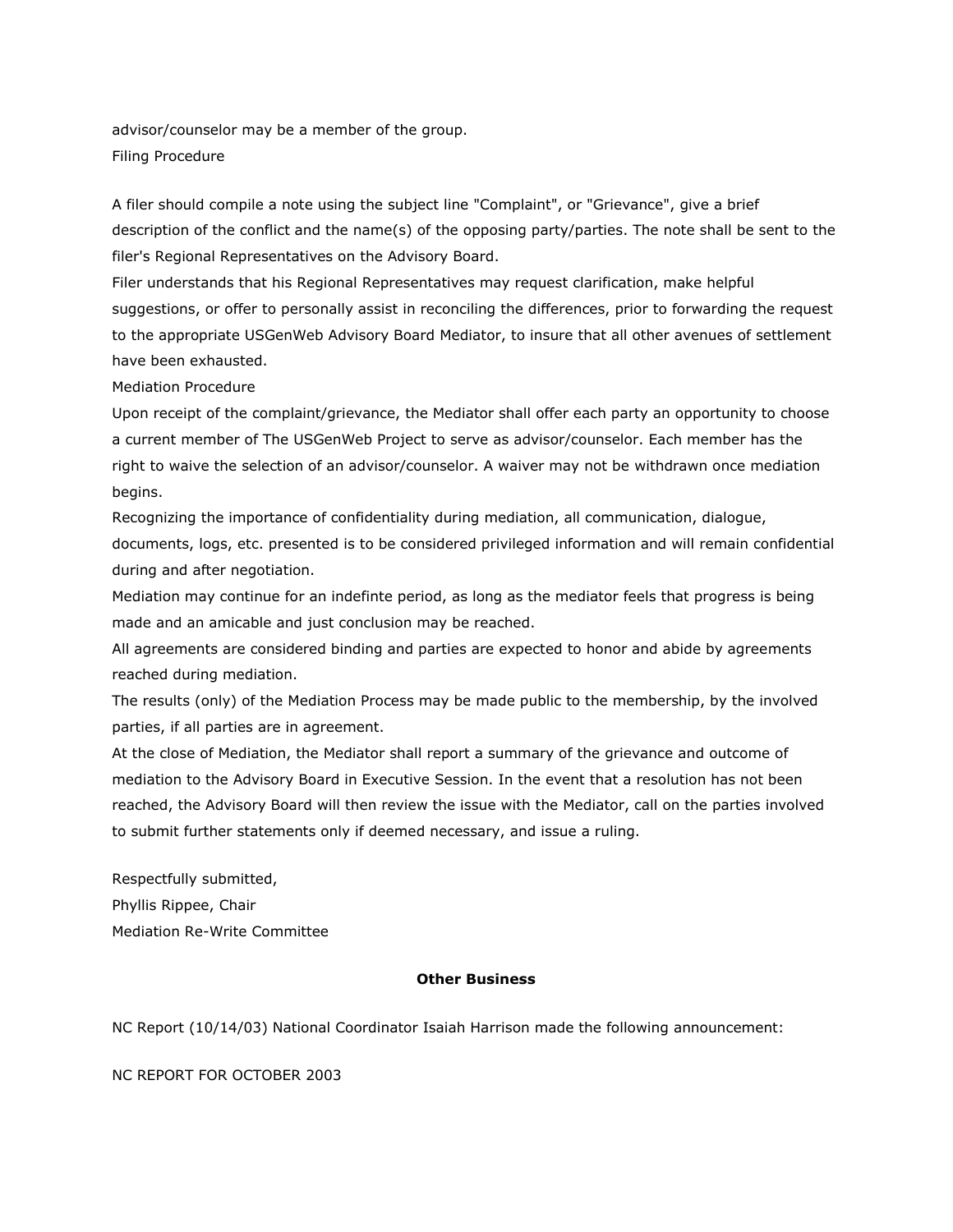(1) As Lists2 at RootsWeb is down, Board-Exec has been temporarily relocated on a list that uses a different server.

(2) Prior to the list going down I had talked to Recording Secretary, Angie Rayfield about maintaining a record similar to the minutes regarding each grievance that the AB hears. I will subscribe her to Board-Exec to accomplish this. The Secretary will maintain copies of the reports and will forward a copy of each to the NC. These will be passed on the people who replace us and will be available to AB members as they need them. I have also asked Angie to include in each set of the regular minutes a brief report of the topics covered on Board-Exec.

(3) I'm going to discontinue Committee reports on a regular basis and include any pertinent information that comes to my attention here. Committee Chairs are free to submit reports as they feel necessary. The Elections Committee already is required to report quarterly and those reports will continue. The By-Laws Revision Committee is already communicating directly with the membership on a regular basis.

(4) The MNGS Committee has experienced some difficulties. As soon as Lists2 is back on-line they will be electing a new chair and I will work with the chair to determine a specific date for the conclusion of their business.

(5) Revised Agenda: AGENDA

October 2003 Meeting (revised 14 October 2003)

Call to order

Reading, correction, approval, or disposition of minutes

Appointments

MNGS Committee

Election Committee Slate

Reports

Election Committee Report

National Coordinator's Report

Old Business

Review of Election Committee procedures pertaining to ASC's eligibility to run for office.

New Business

Amendment to Election Committee Procedures

Site Review Committee

Logo Issues

Email Etiquette

Domains

Amendment to SC/ASC Removal Procedures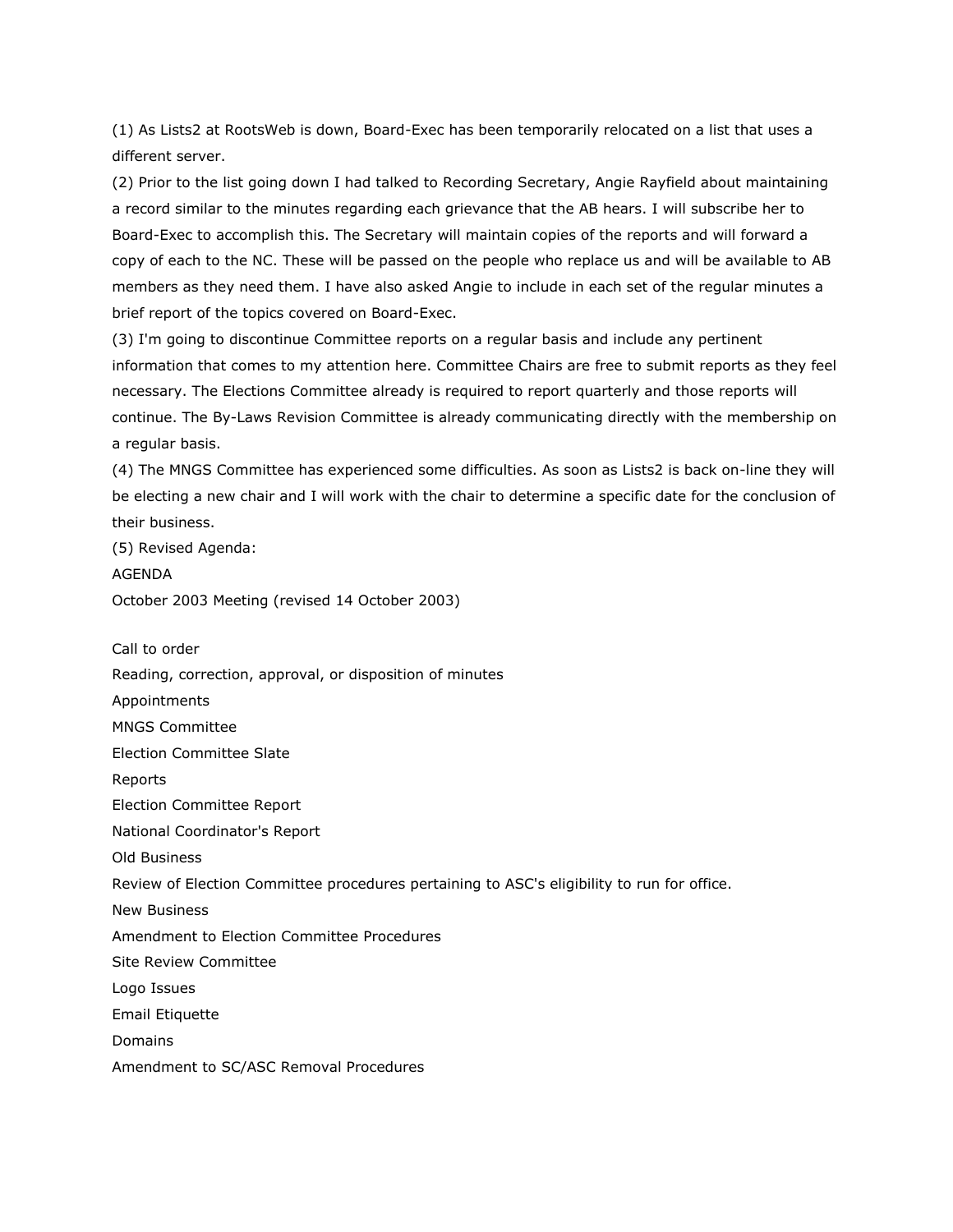Announcements Adjournment

REMEMBER: Items may be added to the agenda at any time by forwarding them to the Chair. Please indicate whether your item is a Discussion Item or an actual Motion. If it is a Motion, please include the full text.

Other Business - Proposed Revision of EC Procedures (10/14/03) National Coordinator Isaiah Harrison posted the following correspondence:

Three years ago, the AB adopted a set of Election Procedures designed to establish and guide a SEC in it's duty of conducting National and other elections and polls. After three years of implementation, the EC feels there are areas in need of modification.

To that end, the EC respectfully submits a series of recommended changes for your consideration.

In determining changes, the following goals were set:

\*Define/address past election issues.

\*Streamline procedures to enable a shorter national election period if deemed appropriate at some point.

\*Increase accuracy and reliability of voter lists.

\*Provide for hands on participation by USGW members relative to individual voting status.

\*Ease the "make-work" burden of the EC members, and decrease the burn-out factor.

\*Increase the effectiveness of the EC Website.

The EC strongly feels that the amount of time and effort expended in maintaining a whole-project Voter List is neither practical nor effective. Inadequate State or Special Project leadership participation, inaccurate or inaccessible membership information on project tables and TOCs, multiple and/or ever-changing email addresses, name variations, a rapid member turnover rate, and human error all contribute to the problem.

Because of voter list errors, the EC must deal with an average 8% to 10% bounce rate with every mailing. When translated into 150-200+ bounces for a handful of people to reconcile within a limited period of time, the rate becomes unacceptable. Each bounce requires a minimum of five steps by the EC, plus three steps by the software operator. That means for every 100 bounces, 800 steps must be taken.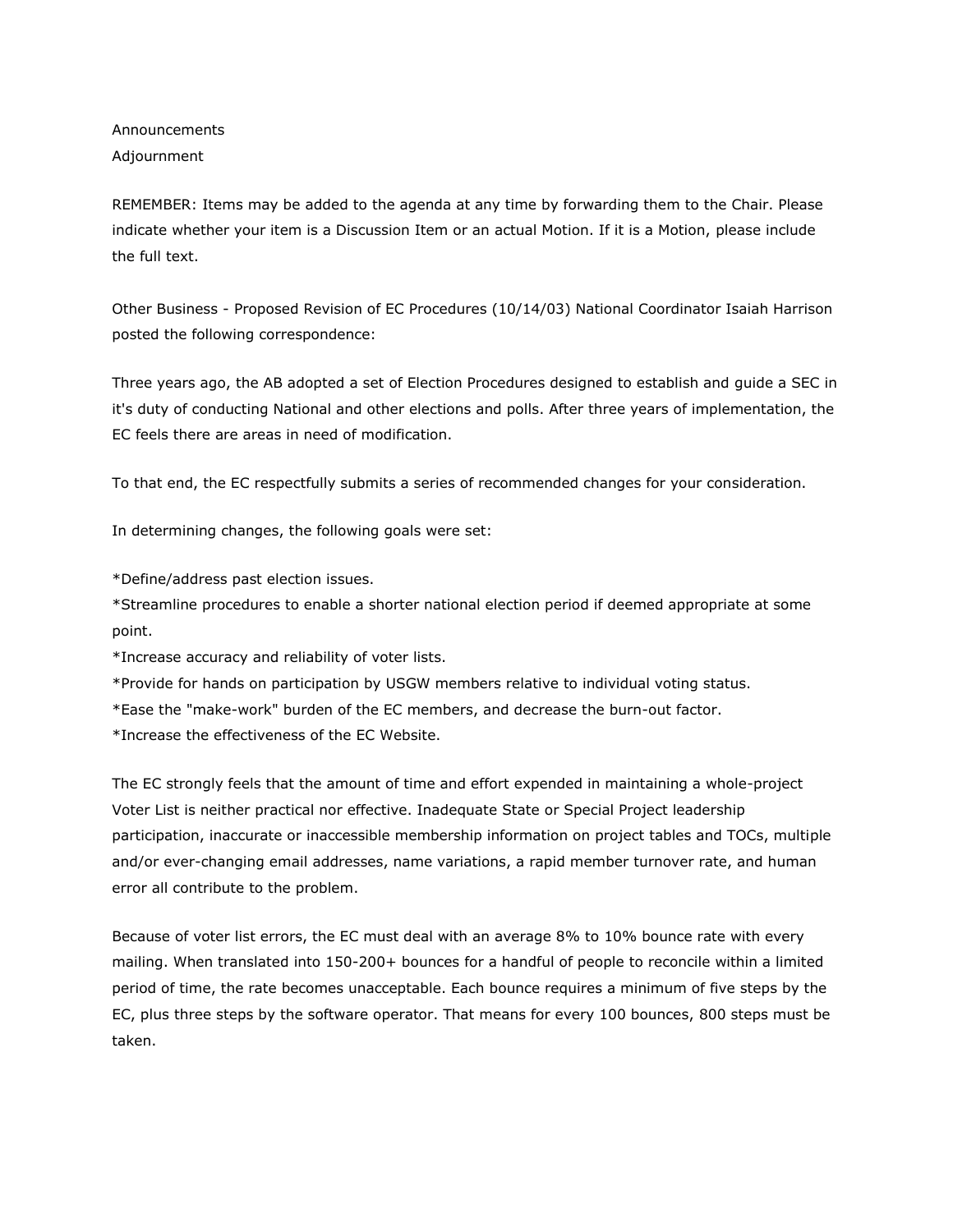The EC is strongly recommending the adoption of a Registration process for voting, similar to what is required in real-life. In addition to an appreciable increase in Voter List accuracy, it would place each member in control of and primarily responsible for seeing that his name/address/participation in the Project is properly recorded.

Under a Registration system, neither the members nor the EC would have to rely solely on a State or Special Project manager who may not have an accurate membership list him/herself, or the desire, time, or knowledge to keep the EC informed of member changes. This can be accomplished without sacrificing the necessary eligibility verification. (The EC neither establishes nor determines eligibility.)

Other recommendations include updating to reflect an established SEC, as opposed to a newly formed SEC; eliminating the requirement to accept EC members on a regional basis; expanding the period that temporary helpers may be brought in, to accommodate actual need and practice; defining the period when an EC member or subscriber must temporarily leave the EC due to intended candidacy; handling nominations and voting when two seats are available within the same region.

The recommendations can be found on the EC Website: http://www.rootsweb.ancestry.com/~usgwelections/recommendations.html

For ease in reading, the recommended changes are in red font, inserted into appropriate areas of the current Procedures, immediately following the current wording.

The EC appreciates the consideration of the AB, and stands ready to answer any questions, and to work together with the AB to improve the Project voting process.

Respectfully Submitted, The USGenWeb Election Committee

## **Adjournment**

(10/31/03) The October session of the Advisory Board of The USGenWeb Project was adjourned and scheduled to reconvene on November 1, 2003.

The full text of all BOARD-L messages can be viewed in the threaded list archives for this list, located at **<http://archiver.rootsweb.ancestry.com/th/index/BOARD/>**

Angie Rayfield Recording Secretary